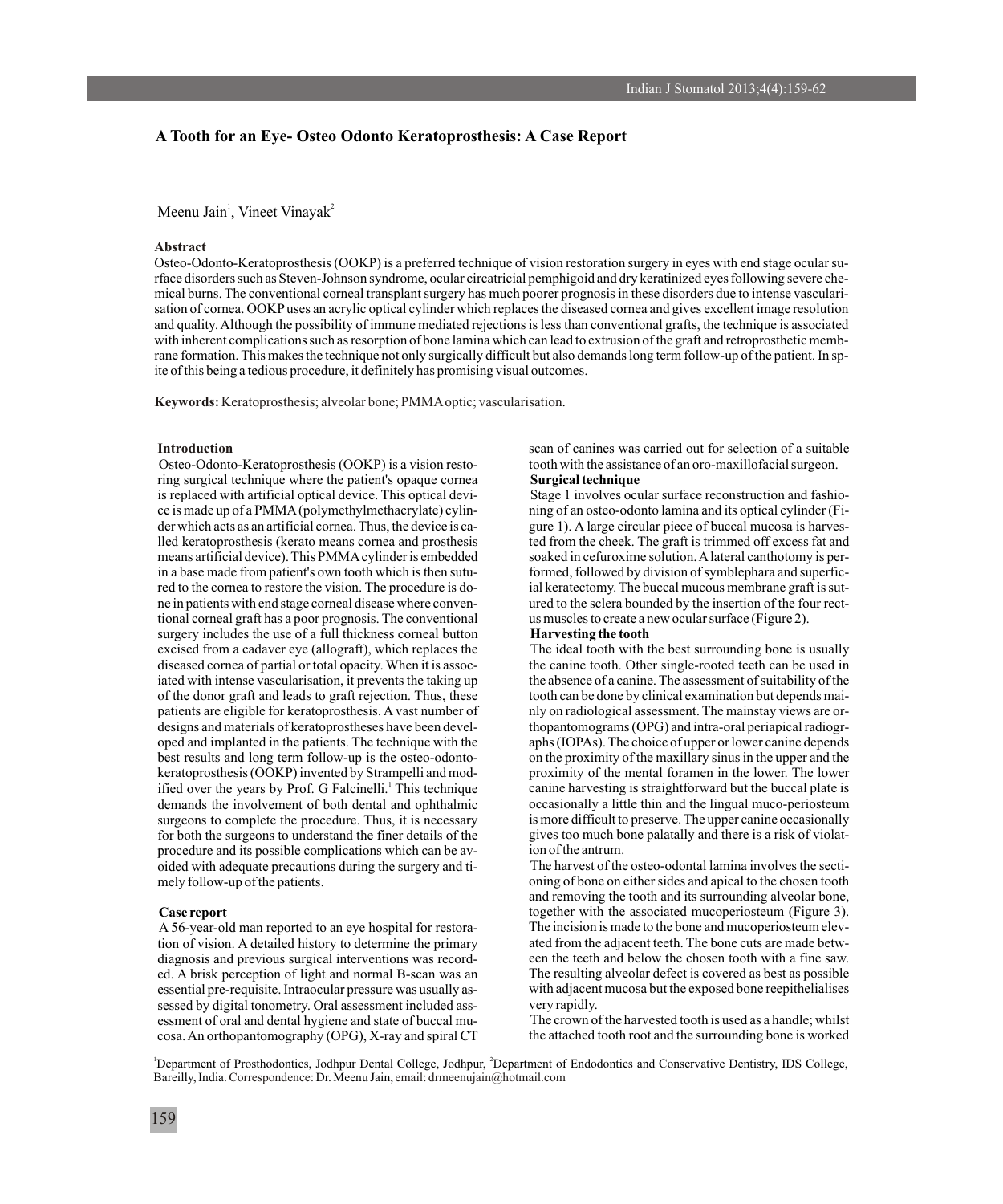

Figure 1: Stages of the surgical technique

into a lamina with dentine on one side and bone on the ot-<br>
Infection. After the lamina is retrieved from its sub-muscu-<br>
lar pocket, the soft tissue is excised (Figure 5) and a temback with fibrinogen adhesive. A hole is drilled through the plate is made of the lamina in order to plan placement of dentine to accommodate a PMMA optical cylinder, which prosthesis. The buccal mucosal graft is reflected to allow is cemented in place (Figure 4). The resultant osteo-dental access to the cornea. The centre of the cornea is marked, acrylic lamina (ODAL) is placed into a sub-muscular poc-<br>and a small hole is drilled, the diameter of wh ket under orbicularis oculi, usually in the lower lid of the onds to that of the posterior part of the optical cylinder. Re-<br>fellow eye, in order to acquire a soft tissue covering.<br>In the lower lieving incisions are made a Stage 2 starts with retrieval of the osteo-dental acrylic lam-<br>ina (ODAL) from its sub-muscular pocket (Figure 1). It is<br>essary otherwise the iris tissue gets plastered on the posteina (ODAL) from its sub-muscular pocket (Figure 1). It is carried out 2 to 4 months after Stage I for the soft tissue to

lar pocket, the soft tissue is excised (Figure 5) and a temand a small hole is drilled, the diameter of which corresplieving incisions are made and total iridodialysis, lens extrior surface of the optical cylinder. The posterior part of the invest into the bone pores of the lamina. The interval also lamina is inserted through the central corneal hole and the allows the lamina to recover from thermal damage and any lamina is sutured onto the cornea and sclera (Figure 6). The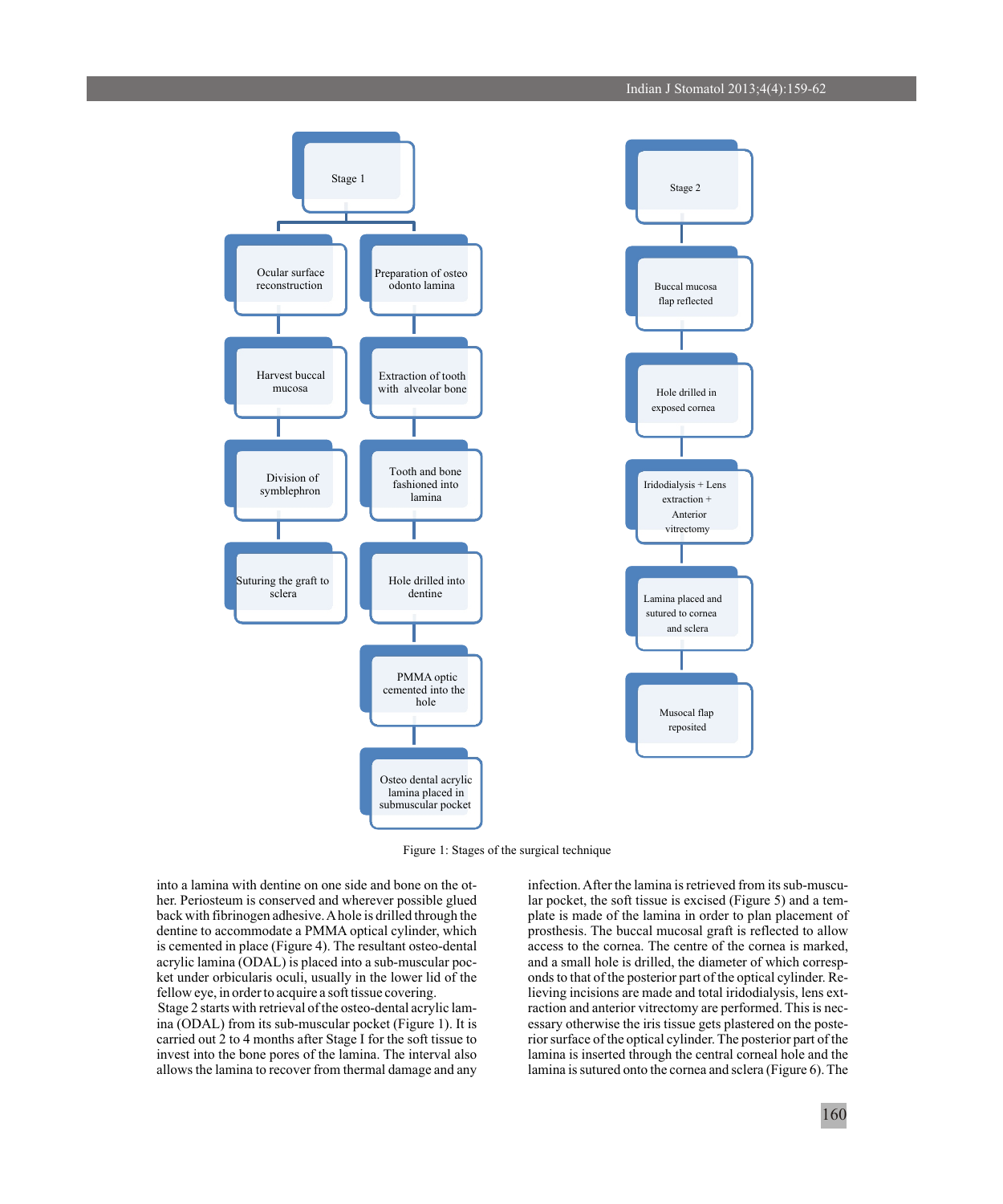

Figure 2: Mucous Membrane Graft sutured to sclera



Figure 4: Optical cylinder cemented to the dentine



Figure 3: Extracted tooth with alveolar bone



Figure 5: Excision of soft tissue from the lamina (ODAL) after removal from submuscular pouch



Figure 6: Implantation of ODAL

aced after making a hole to allow the protrusion of the ant- rnea. It is also done in patients with severe grade chemical erior part of the optical cylinder.<sup>2</sup>

th is used to form a biological frame to support an acrylic ft for subsequent graft. The conventional graft is more like-<br>optic cylinder. This surgery restores the sight of patients ly to fail when it is larger in size (a optic cylinder. This surgery restores the sight of patients with end-stage ocular surface disease where conventional grafts fail because of intense vascularisation and subseque-<br>
Is, thus at risk of immune mediated reaction). In patients<br>
in graft rejection or dessication. In diseases with severe oc-<br>
With aniridia there is congenital li nt graft rejection or dessication. In diseases with severe oc-<br>ular surface inflammation and dry eyes, this technique has tion stem cell deficiency along with the absence of iris tiular surface inflammation and dry eyes, this technique has tion) stem cell deficiency along with the absence of iris ti-<br>been found to be more successful than other purely synthe-<br>ssue. Limbal stem cells are multipotent ce been found to be more successful than other purely synthe-<br>tic prostheses. OOKP provides a stable and superior long<br>epithelialisation of the grafted cornea after the transplant. tic prostheses. OOKP provides a stable and superior long term visual rehabilitation in these patients. Loss of these cells will lead to rejection in cadaver grafts

The procedure is indicated in bilateral cases of Cicatricial corneal diseases such as Stevens Johnson syndrome and Rare indications include case with severe corneal opacity<br>Ocular cicatricial pemphigoid where there is high chance resulting from complicated ocular surgical procedures Ocular cicatricial pemphigoid where there is high chance

eye is re-inflated with filtered air. The mucosal flap is repl- of rejection of a penetrating graft due to highly vascular coor thermal injury to the cornea which leads to total corneal opacity, keratinisation of cornea, conjunctival ischemia **Discussion**<br>OOKP is a surgical technique where the patient's own too-<br>etrating keratoplasties where there is little corneal tissue le-OOKP is a surgical technique where the patient's own too-<br>th is used to form a biological frame to support an acrylic for subsequent graft. The conventional graft is more likebe nearer to the corneo-sclera junction and the blood vesse-**Indications and contraindications** but not in artificial prosthesis. Thus, OOKP is indicated for The procedure is indicated in bilateral cases of Cicatricial vision restoration in such patients.